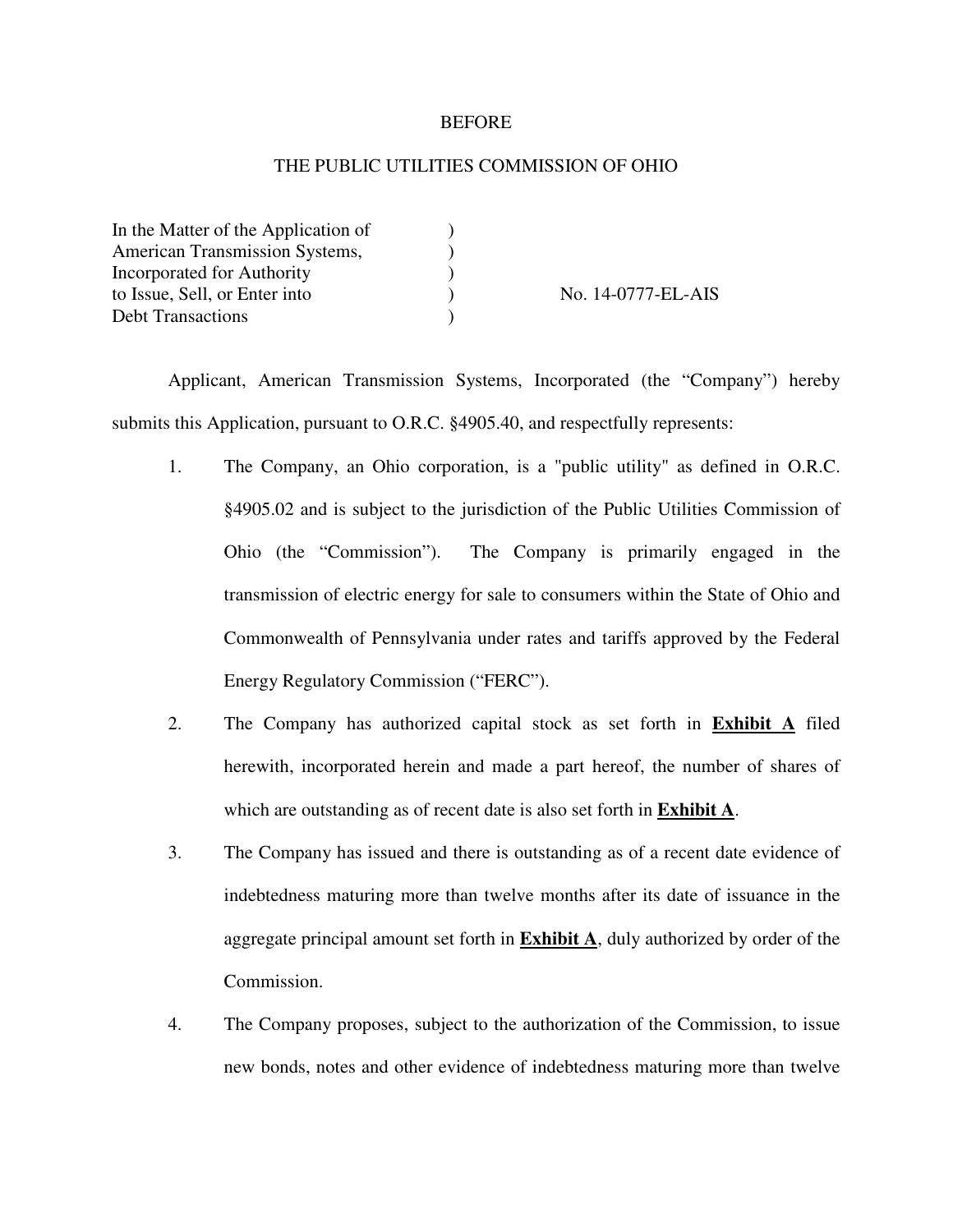months after their date of issuance in an amount not to exceed \$450 million in the aggregate (the "New Debt"). The New Debt may be issued in one or more issuances, and each issuance is expected to be issued in one or more series of the Company's unsecured notes or debentures. The New Debt will be issued by no later than June 30, 2015 or within one year of Commission approval, whichever occurs later. The purpose of the New Debt as requested in this Application is to enable the Company to provide funds for the acquisition of property, for the construction, completion, extension, repair, replacement, relocation, or improvement of its facilities, to reimburse its treasury, in part, for monies expended for such purposes, for the refinancing of existing debt, to meet working capital needs, to fund the day-to-day operations of the Company, including to fund loans to the FirstEnergy utility money pool; and for other corporate purposes permitted by law.

5. On December 11, 2013, the Commission authorized the Company to issue, renew or assume liability on notes and other evidences of indebtedness maturing not more than twelve months after the date of such issuance, renewal or assumption of liability (collectively, "Short-Term Notes") for regulated utility purposes including: current maturities of existing obligations, retirement of securities through open market purchases, redemption of securities through applicable redemption provisions, loans to the FirstEnergy utility money pool, working capital and for general corporate purposes, in aggregate principal amounts at any one time outstanding not to exceed \$500 million. That authorization to issue Short-Term Notes will terminate on December 31, 2014. The authorization to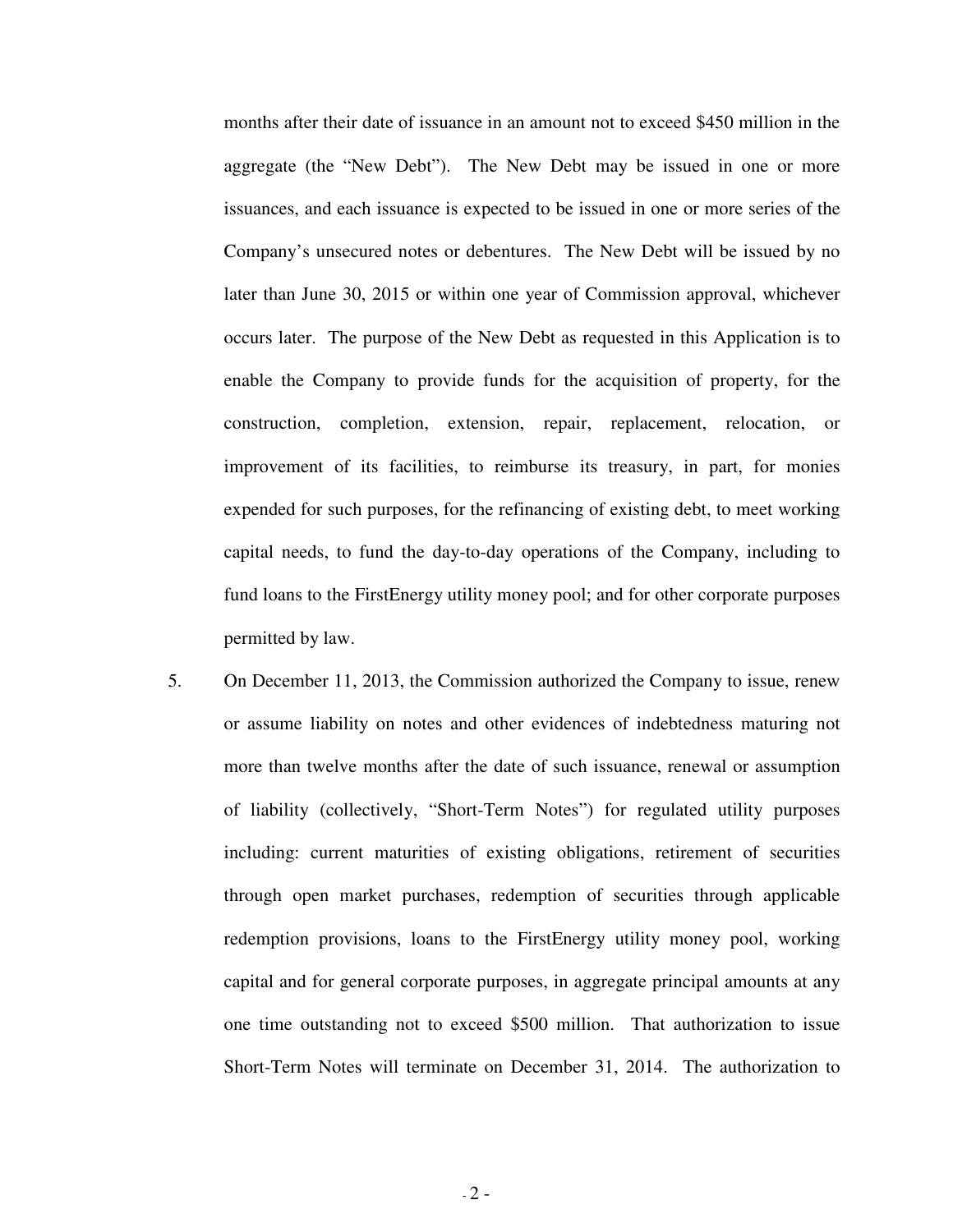issue the New Debt requested in this Application is in addition to the Company's existing authorization to issue Short-Term Notes.

- 6. The New Debt is proposed to be offered through negotiated private placements. Each series of such New Debt will mature in not less than one or more than 31 years from the date of issuance. The Company proposes that the Commission authorize the issuance of the New Debt based on the financial parameters (including financial terms and underwriting fees, discounts and commissions) set forth in **Exhibit E** so as to assure that the terms of the New Debt are within reasonable limits. The Company proposes to consummate the sale of the New Debt, in one or more issuances, as market conditions appear to be appropriate, or as the need arises, after the Commission's approval thereof but not later than June 30, 2015.
- 7. The New Debt will be issued pursuant to one or more note purchase agreements. In addition, the New Debt will be issued under either that certain Indenture dated as of December 15, 2009, from the Company to The Bank of New York Mellon Trust Company, N.A., as trustee, or one or more indentures for unsecured debt securities between the Company and a trustee selected by the Company. The financing terms and underwriting, placement or arrangement fees and commissions of the New Notes will be within the parameters described in **Exhibit E**. The New Debt may also contain provisions limiting or restricting the incurrence of secured debt by the Company or may contain provisions subordinating the rights of holders of such New Debt to payment thereunder to outstanding senior indebtedness of the Company (including, but not limited to, in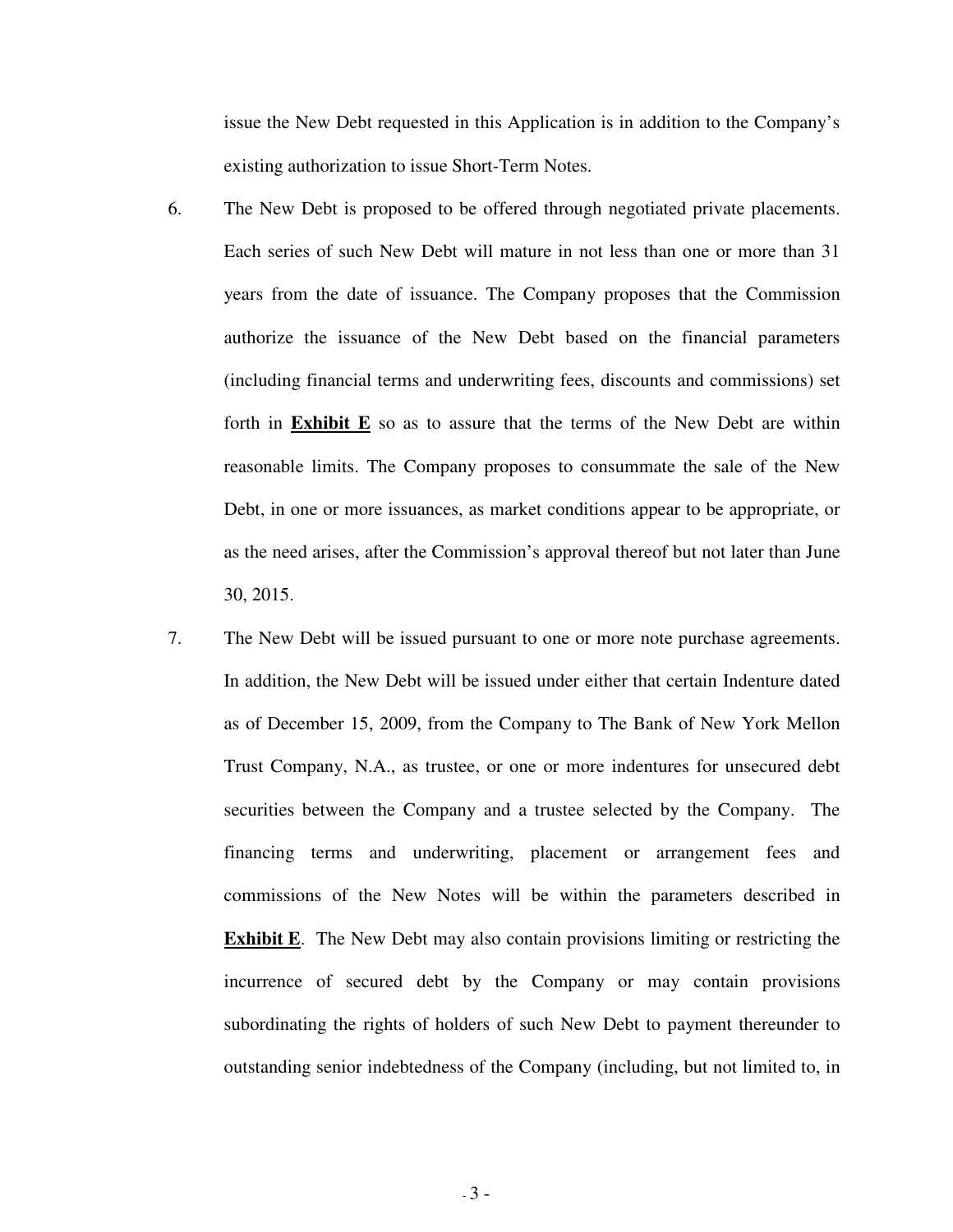connection with offerings of preferred securities by subsidiary trusts or other entities supported by subordinated notes). Any series of New Debt may be issued with the benefit of letters of credit, bond insurance or other similar forms of credit enhancement issued by banks, bond insurance firms or other appropriate financial institutions.

- 8. The Company hereby undertakes, upon the granting of the authority herein requested, to keep the Commission advised of each issuance of New Debt by providing the Staff with such documents and other information as the Commission Staff may request, and will submit a report following each such issuance showing that the financial terms of such issuance do not exceed the parameters with respect thereto that were approved by the Commission.
- 9. The Company incorporates herein by reference the following exhibits:
	- **Exhibit A** Balance sheets of the Company at December 31, 2013, actual and pro forma.
	- **Exhibit B** Statement of income of the Company for the twelve months ended December 31, 2013, actual and pro forma.
	- **Exhibit C** Statement of capitalization of the Company at December 31, 2013.
	- **Exhibit D** Cash requirements of the Company for 2013 (actual) and 2014 (estimated).
	- **Exhibit E** Financing parameters for the New Debt.

**WHEREFORE**, the Company prays, consistent with the Applications and Exhibits filed herein, that an Order be issued by the Commission without hearing as follows:

> (1) That the Commission approves the Company's application to issue and sell or otherwise incur, from time to time by means of negotiated private placements or otherwise, up to \$450 million principal amount of New Debt (exclusive of any other debt authorized by any other order of the Commission or permitted to be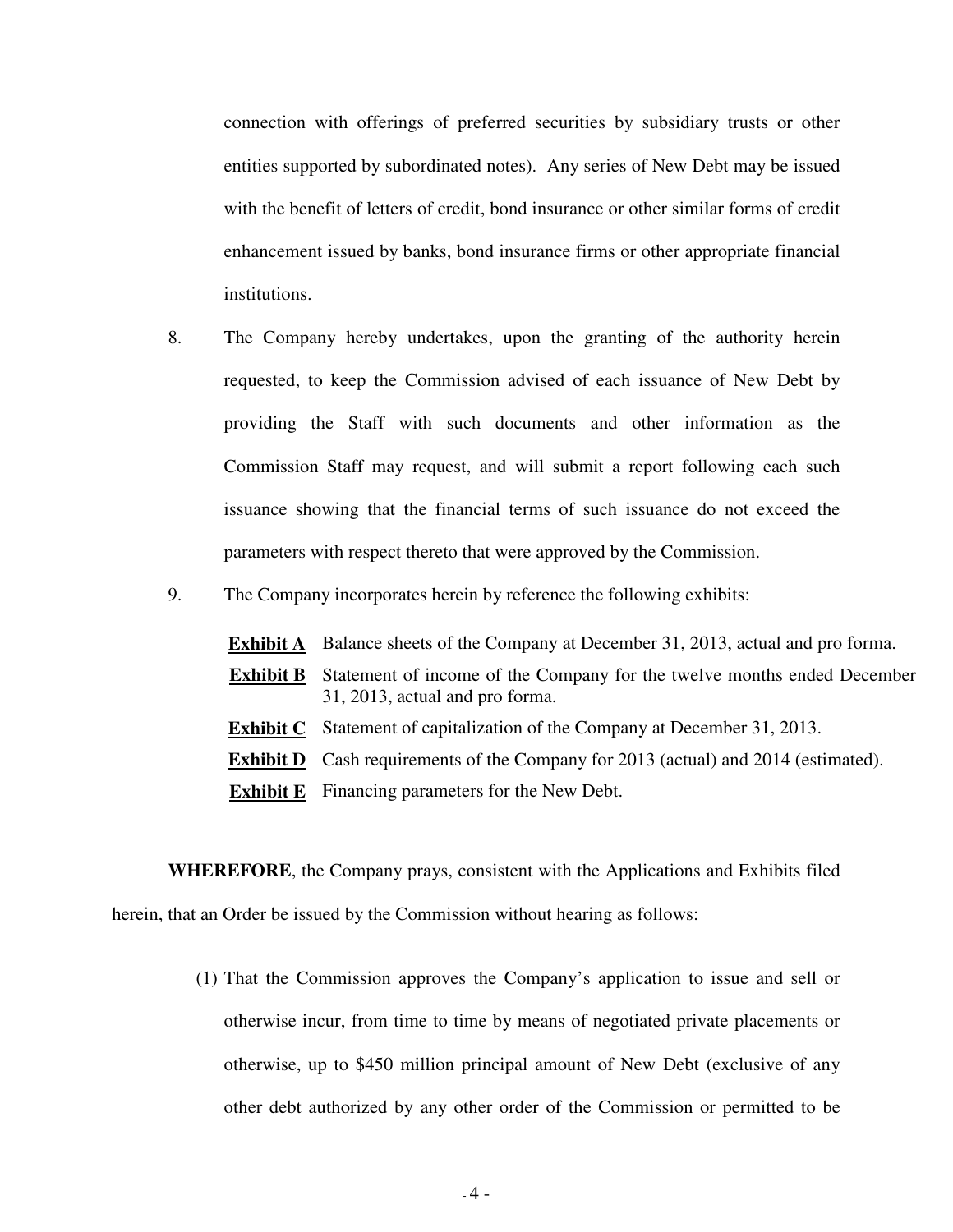issued without authorization by the Commission) consistent with the provisions set forth in this Application at the best terms reasonably obtainable by the Company, provided that in all cases such terms are within the parameters described in Exhibit E;

- (2) That the Commission finds that the amount of New Debt (or any proceeds thereof) is just and reasonable and provided further that such amount is exclusive of any short-term financing the Company may incur during said period with the Commission's approval;
- (3) That the Commission finds that the purpose to which at least a portion of the New Debt (or any proceeds thereof) shall be applied is reasonably required by the Company to meet its present and prospective public utility obligations;
- (4) That the Commission grants such other relief as it may deem proper; and
- (5) That due to the time sensitive nature of this request, that the Commission issue such Order approving this Application on or before June 30, 2014.

By:

James F. Pearson Senior Vice President and Chief Financial Officer

Steen R. Starts By:

Steven R. Staub Vice President and Treasurer

 $-5 -$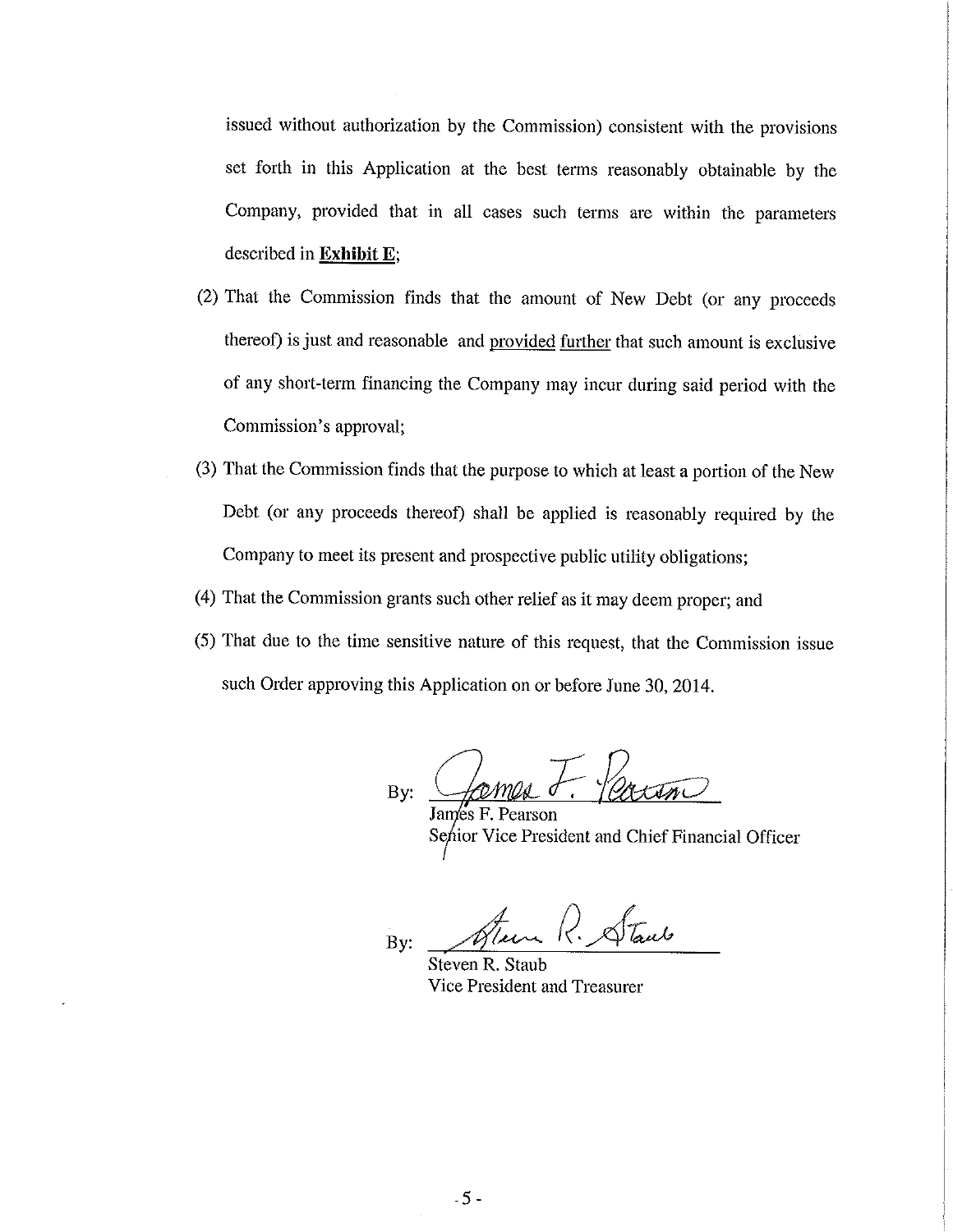**STATE OF OHIO** ſ  $)$  ss.: **SUMMIT COUNTY** 

James F. Pearson and Steven R. Staub, depose and say that they are Senior Vice President and Chief Financial Officer, and Vice President and Treasurer, respectively, of American Transmission Systems Incorporated, Applicant in the above matter, and that they have read and are fully acquainted and familiar with the contents of the foregoing Application and that the statements therein are true as they verily believe.

James F. Pearson

Subscribed and sworn to before me this  $\sqrt[3]{5}$  day of April, 2014

 $\sqrt{1-\sqrt{1-\beta}}$ 

Michele A. Buchtel Notary Public, State of Ohio **Resident of Summit County** My Commission Expires August 28, 2016



Michele A. Buchtol Resident Summit County **Hotary Public, State of Ohio** My Commission Expires: 08/28/2016

James A. Arcuri

Attorney for Applicant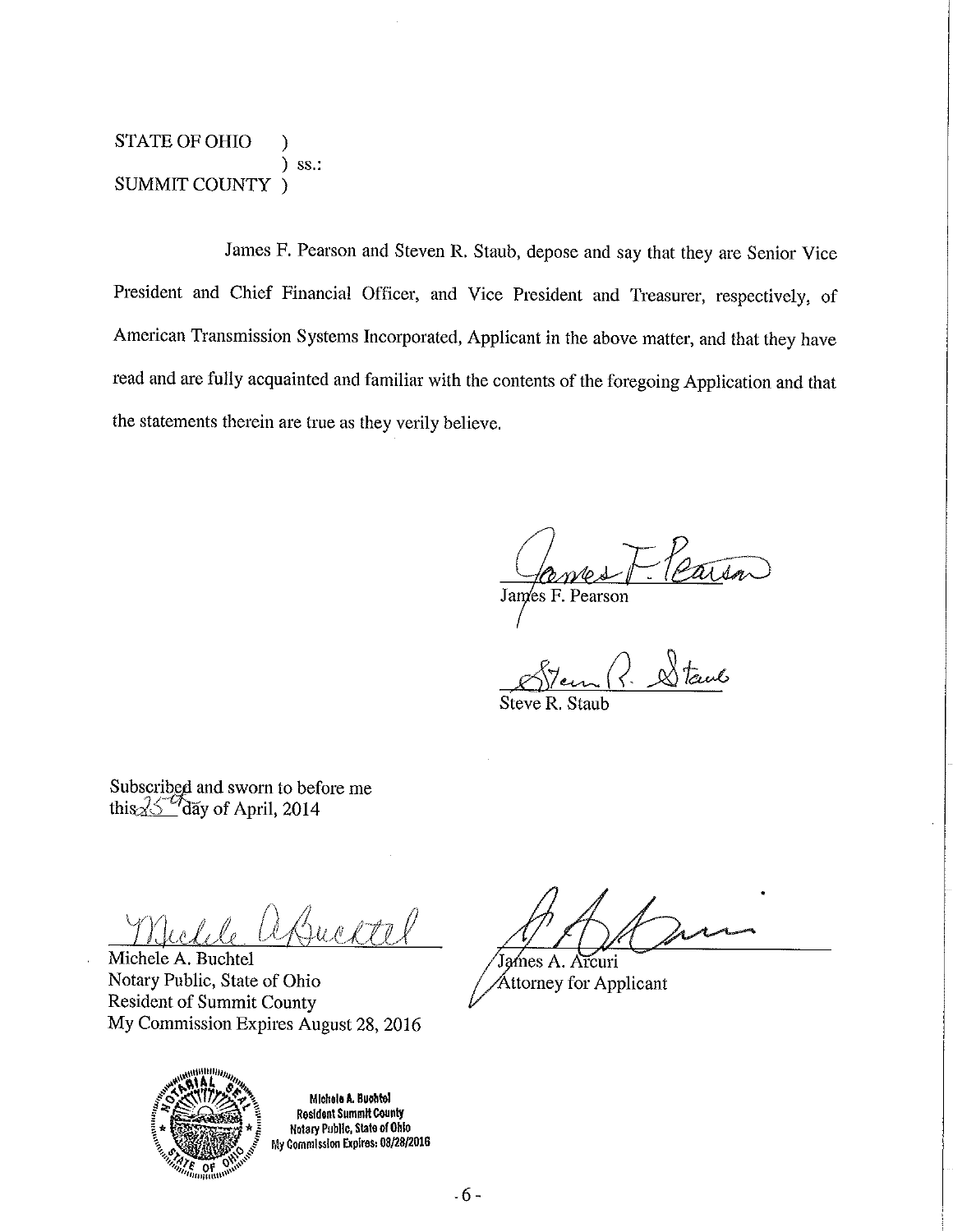EXHIBIT A Page 1

#### AMERICAN TRANSMISSION SYSTEMS, INCORPORATED (Unaudited) Corporate Balance Sheet (In thousands) As of December 31, 2013

|                                               |                 | <b>Effect of Proposed</b> |             |
|-----------------------------------------------|-----------------|---------------------------|-------------|
| <b>ASSETS</b>                                 |                 | Transactions              |             |
|                                               | <b>Actual</b>   | <b>Current Filing</b>     | Pro Forma   |
| UTILITY PLANT:                                |                 |                           |             |
| In service                                    | 2,087,776<br>\$ | \$                        | \$2,087,776 |
| Less - Accumulated provision for depreciation | 839,042         |                           | 839,042     |
|                                               | 1,248,734       |                           | 1,248,734   |
| Construction work in progress                 | 89,651          |                           | 89,651      |
|                                               | 1,338,385       |                           | 1,338,385   |
| <b>CURRENT ASSETS:</b>                        |                 |                           |             |
| Cash and cash equivalents                     |                 | 416,250                   | 416,250     |
| Receivables-                                  |                 |                           |             |
| Customer                                      |                 |                           |             |
| Associated companies                          | 14,889          |                           | 14,889      |
| Other                                         | 7,960           |                           | 7,960       |
| Notes receivable from associated companies    |                 |                           |             |
| Prepayments and other                         | 11,865          |                           | 11,865      |
|                                               | 34,714          | 416,250                   | 450,964     |
| <b>DEFERRED CHARGES:</b>                      |                 |                           |             |
| Regulatory assets                             |                 |                           |             |
| Property taxes                                | 52,500          |                           | 52,500      |
| Other                                         | 4,936           | 4,350                     | 9,286       |
|                                               | 57,436          | 4,350                     | 61,786      |
|                                               | 1,430,535       | 420,600                   | 1,851,135   |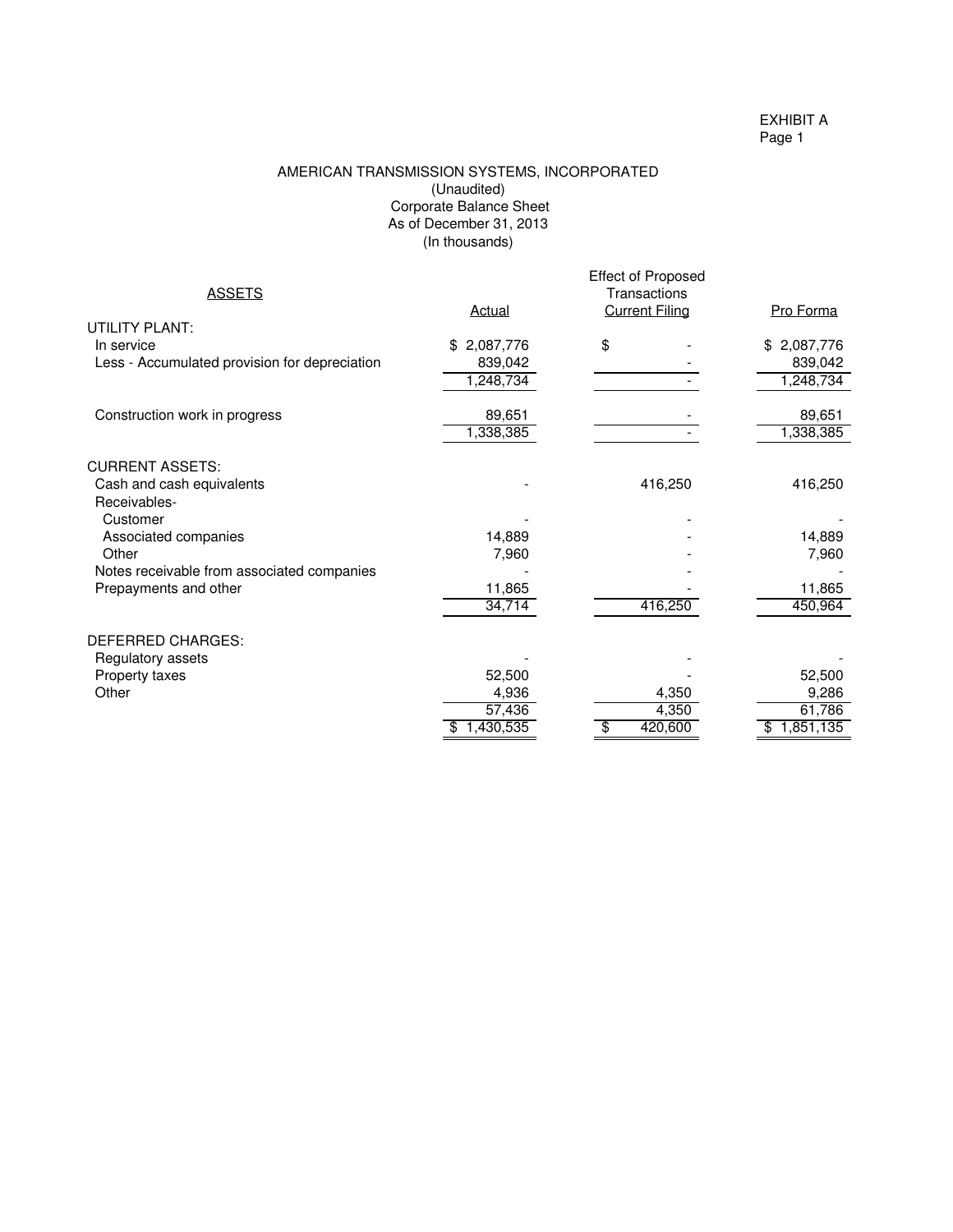#### (In thousands) AMERICAN TRANSMISSION SYSTEMS, INCORPORATED (Unaudited) Corporate Balance Sheet As of December 31, 2013

| CAPITALIZATION AND LIABILITIES                                                          | Actual      | <b>Effect of Proposed</b><br>Transactions<br><b>Current Filing</b> | Pro Forma   |
|-----------------------------------------------------------------------------------------|-------------|--------------------------------------------------------------------|-------------|
| CAPITALIZATION:                                                                         |             |                                                                    |             |
| Common stockholder's equity-                                                            |             |                                                                    |             |
| Common stock, \$1,000 without par value, authorized 850 shares -<br>1 share outstanding | \$          | \$<br>1                                                            | \$<br>1     |
| Other paid in capital                                                                   | 533,719     |                                                                    | 533,719     |
| Accum. Other comprehensive income (loss)                                                | 454         |                                                                    | 454         |
| Retained earnings                                                                       | 68,562      | (18,929)                                                           | 49,633      |
| Total common stockholder's equity                                                       | 602,736     | (18,929)                                                           | 583,807     |
| Long-term debt-                                                                         |             |                                                                    |             |
| Long-term debt and other long-term obligations                                          | 399,771     | 450,000                                                            | 849,771     |
|                                                                                         | 1,002,507   | 431,071                                                            | 1,433,578   |
| <b>CURRENT LIABILITIES:</b>                                                             |             |                                                                    |             |
| Currently payable long-term debt to affiliated companies<br>Accounts payable-           |             |                                                                    |             |
| Affiliated companies                                                                    | 4,408       |                                                                    | 4,408       |
| Short-term borrowings - affiliated companies                                            | 537         |                                                                    | 537         |
| Accrued taxes                                                                           | 38,718      | (10, 471)                                                          | 28,247      |
| Interest accrued                                                                        | 9,625       |                                                                    | 9,625       |
| Other                                                                                   | 1,154       |                                                                    | 1,154       |
|                                                                                         | 54,442      | (10, 471)                                                          | 43,971      |
| <b>NONCURRENT LIABILITIES:</b>                                                          |             |                                                                    |             |
| Accumulated deferred income taxes                                                       | 212,055     |                                                                    | 212,055     |
| Accumulated deferred investment tax credits                                             | 6.158       |                                                                    | 6.158       |
| Asset retirement obligation                                                             | 1,333       |                                                                    | 1,333       |
| <b>Retirement benefits</b>                                                              | 874         |                                                                    | 874         |
| Property tax credits                                                                    | 52,500      |                                                                    | 52,500      |
| <b>Regulatory liabilities</b>                                                           | 81,620      |                                                                    | 81,620      |
| Other                                                                                   | 19,046      |                                                                    | 19,046      |
|                                                                                         | 373,586     |                                                                    | 373,586     |
|                                                                                         | \$1,430,535 | 420,600<br>\$                                                      | \$1,851,135 |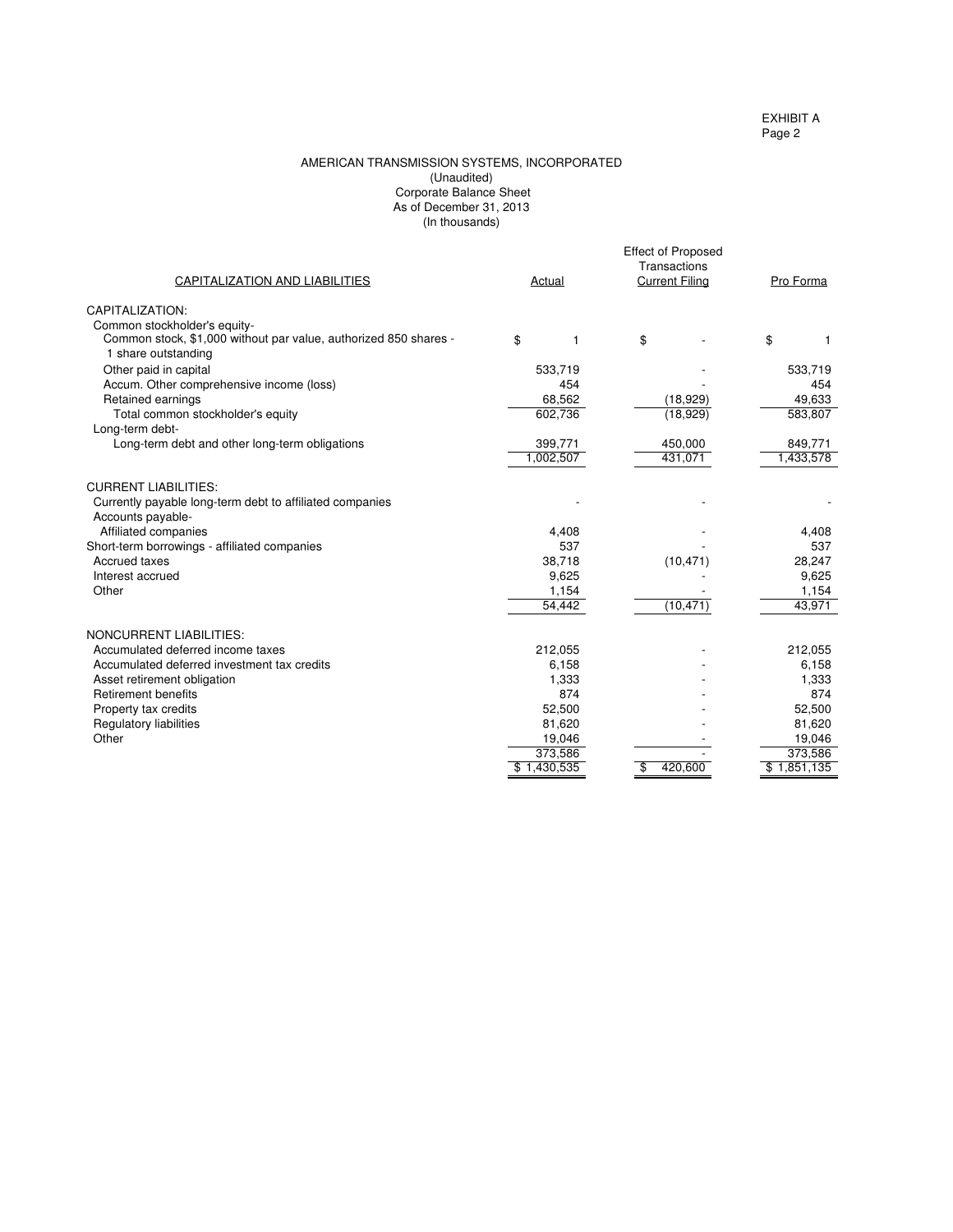### EXHIBIT A Page 3

### AMERICAN TRANSMISSION SYSTEMS, INCORPORATED Pro Forma Journal Entries Current Filing (In thousands)

|                                                                                                                                                                                                                                                                        | Debit        | Credit        |  |
|------------------------------------------------------------------------------------------------------------------------------------------------------------------------------------------------------------------------------------------------------------------------|--------------|---------------|--|
| <b>Current Assets:</b><br>Cash and Cash Equivalents                                                                                                                                                                                                                    | \$445,500    |               |  |
| <b>Deferred Charges:</b><br>Unamortized Debt Expense                                                                                                                                                                                                                   | 4,500        |               |  |
| Capitalization:<br>Long-Term Debt                                                                                                                                                                                                                                      |              | 450,000<br>\$ |  |
| To record the proposed issuances of \$450,000,000, principal amount<br>of long-term debt with an interest rate of 6.5% and related debt issuance costs.<br>To also record the redemption of associated company long-term debt and<br>currently payable long-term debt. |              |               |  |
| Capitalization:<br><b>Retained Earnings</b>                                                                                                                                                                                                                            | \$<br>18,929 |               |  |
| <b>Current Liabilities:</b><br><b>Accrued Taxes</b>                                                                                                                                                                                                                    | 10,471       |               |  |
| <b>Current Assets:</b><br>Cash and Cash Equivalents                                                                                                                                                                                                                    |              | \$<br>29,250  |  |
| <b>Deferred Charges:</b><br>Unamortized Debt Expense                                                                                                                                                                                                                   |              | 150           |  |
| To record the annual effect on retained earnings resulting from the increase<br>in interest requirements and the amortization of debt expense associated                                                                                                               |              |               |  |

in interest requirements and the amortization of debt expense associated with the above transaction.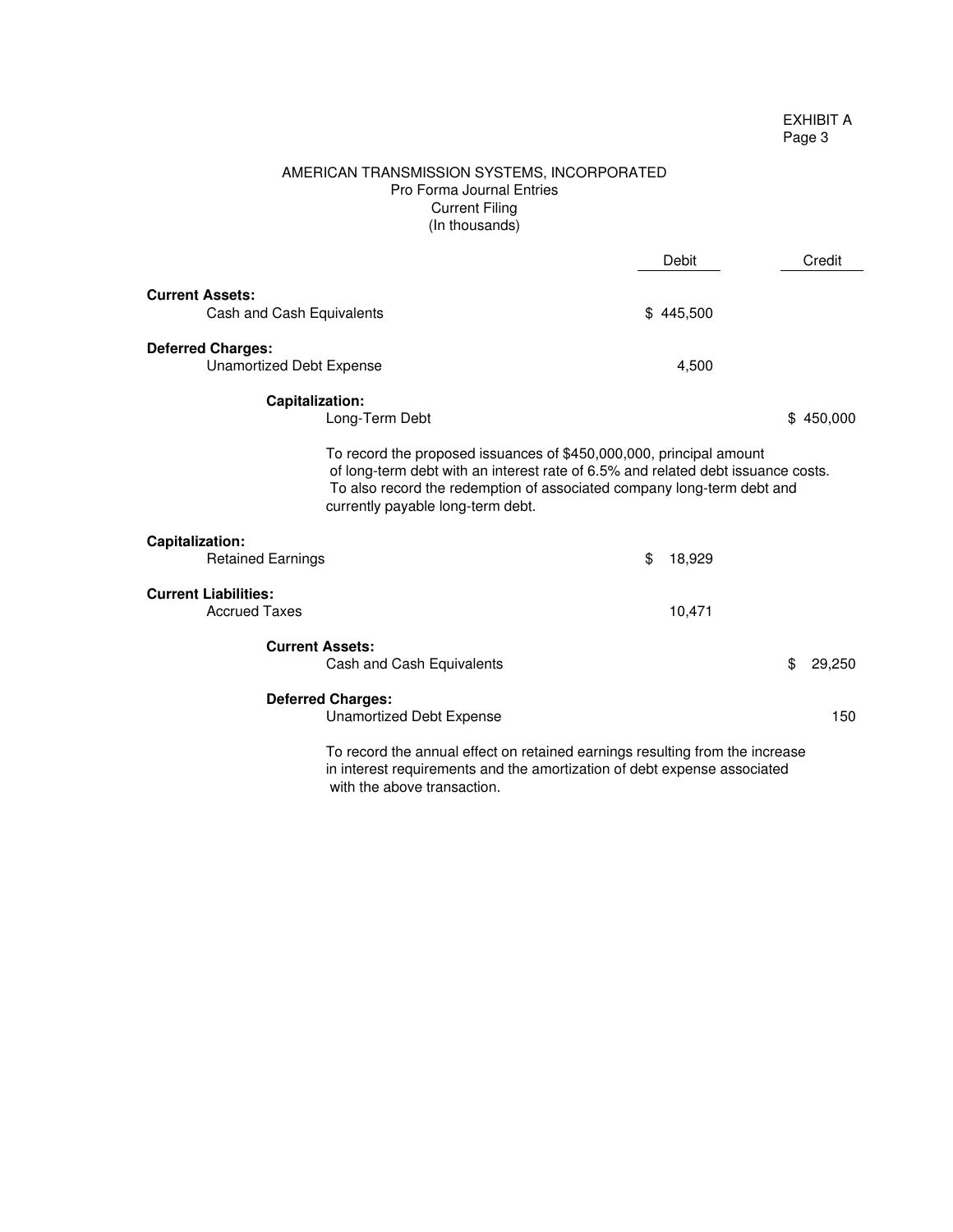### EXHIBIT B Page 1

### AMERICAN TRANSMISSION SYSTEMS, INCORPORATED (Unaudited) Corporate Statement of Income For the Twelve Months Ended December 31, 2013 (In thousands)

|                                                       | Actual       | <b>Effect of Proposed</b><br>Transactions<br><b>Current Filing</b> | Pro Forma     |
|-------------------------------------------------------|--------------|--------------------------------------------------------------------|---------------|
|                                                       |              |                                                                    |               |
| <b>OPERATING REVENUES</b>                             | \$208,642    | \$                                                                 | 208,642<br>\$ |
| <b>OPERATING EXPENSES AND TAXES:</b>                  |              |                                                                    |               |
| Other operating costs                                 | 47,586       |                                                                    | 47,586        |
| Provision for depreciation and amortization           | 44,076       |                                                                    | 44,076        |
| General taxes                                         | 38,810       |                                                                    | 38,810        |
| Income taxes                                          | 19,672       | (10, 471)                                                          | 9,201         |
| Total operating expenses and taxes                    | 150,144      | (10, 471)                                                          | 139,673       |
| OPERATING INCOME                                      | 58,498       | 10,471                                                             | 68,969        |
| <b>OTHER INCOME:</b>                                  |              |                                                                    |               |
| Miscellaneous, net                                    | 9,818        |                                                                    | 9,818         |
| OTHER INCOME                                          | 9,818        |                                                                    | 9,818         |
| <b>INCOME BEFORE NET INTEREST CHARGES</b>             | 68,316       | 10,471                                                             | 78,787        |
| <b>NET INTEREST CHARGES:</b>                          |              |                                                                    |               |
| Interest on long-term debt                            | 20,853       | 29,250                                                             | 50,103        |
| Allowance for borrowed funds used during construction | (4,006)      |                                                                    | (4,006)       |
| Other interest expense                                | 2,340        | 150                                                                | 2,490         |
| Net interest charges                                  | 19,187       | 29,400                                                             | 48,587        |
| <b>NET INCOME</b>                                     | 49,129<br>\$ | (18, 929)<br>\$                                                    | 30,200<br>\$  |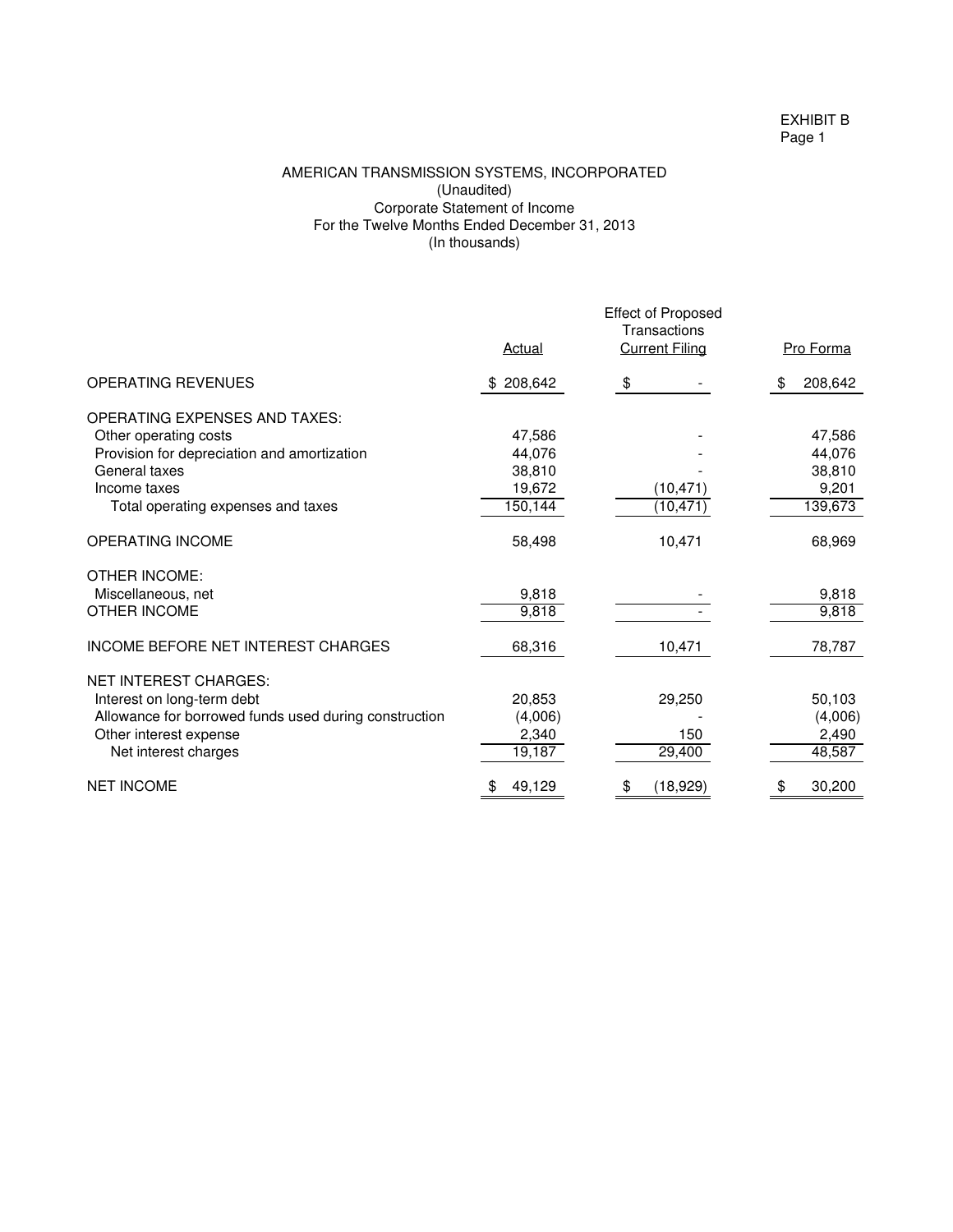## EXHIBIT B Page 2

| AMERICAN TRANSMISSION SYSTEMS, INCORPORATED<br>Statement of Income<br>For the Twelve Months EndedDecember 31, 2013<br><b>Estimated Effect of Proposed Transactions</b><br><b>Current Filing</b><br>(In thousands) |                     |
|-------------------------------------------------------------------------------------------------------------------------------------------------------------------------------------------------------------------|---------------------|
| Interest on long-term debt:<br>Annual increase in interest requirements resulting from the<br>proposed issuance of \$450,000,000 of long-term debt with<br>an interest rate of 6.5%.                              | \$<br>29,250        |
| Other interest expense:<br>Annual decrease in interest requirements resulting from the<br>redemption of long-term debt to associated companies                                                                    |                     |
| Annual increase in the amortization of debt expense                                                                                                                                                               | 150<br>29,400<br>\$ |
| <b>Operating Income Taxes:</b><br>Decrease in state and local income taxes based on 2.004%<br>\$<br>589<br>of the increase in interest expense.                                                                   |                     |
| Decrease in Federal income tax at 34.2978% on a net decrease<br>9,882<br>of income before Federal income taxes of \$28,811,000.                                                                                   | 10,471              |
| Decrease in earnings on common stock due to proposed debt issuance                                                                                                                                                | 18,929              |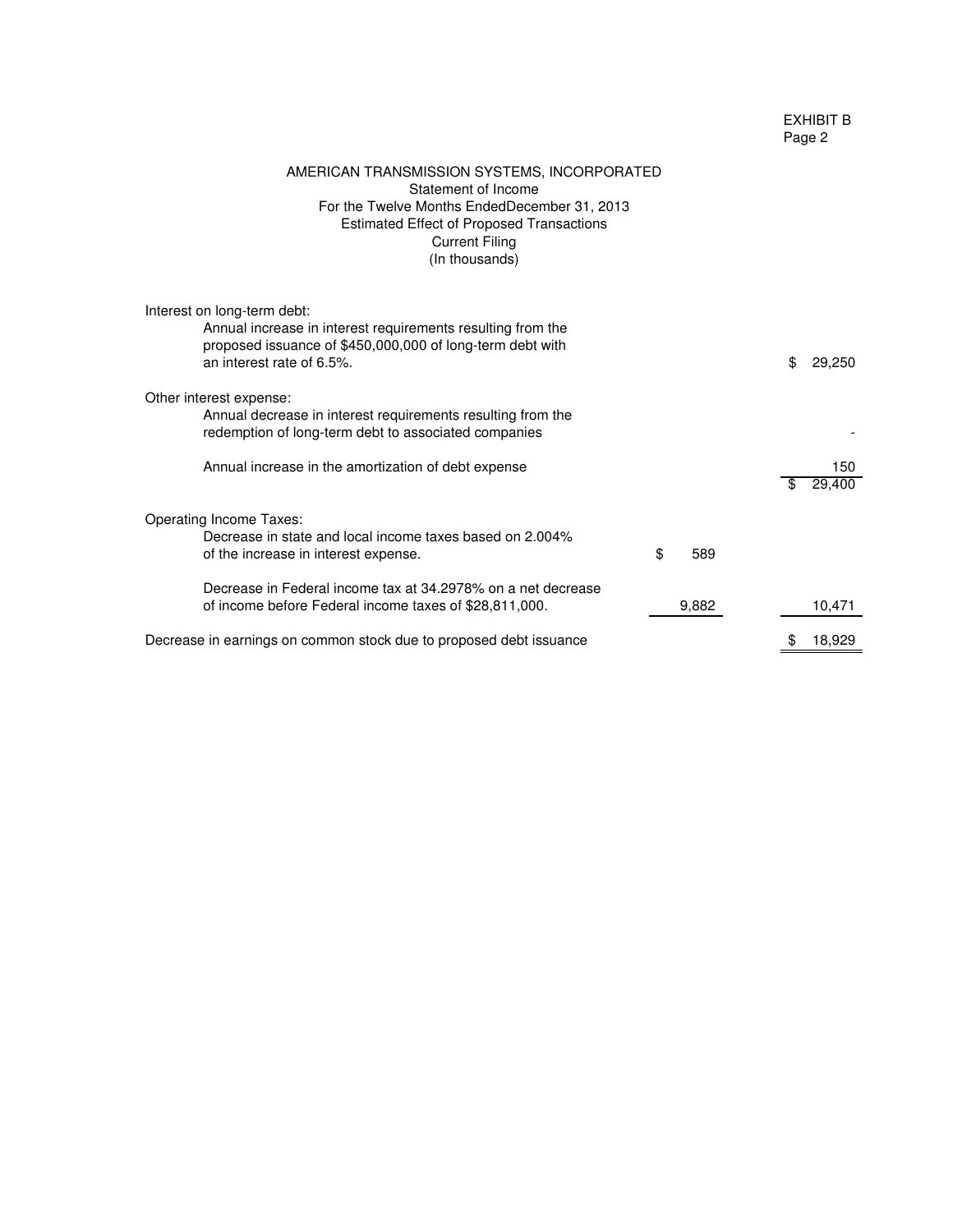# EXHIBIT C Page 1

## (Unaudited) AMERICAN TRANSMISSION SYSTEMS, INCORPORATED SCHEDULE OF PREFERRED STOCK, PREFERENCE STOCK AND LONG-TERM DEBT

# PREFERRED STOCK:

The Company is not authorized to issue preferred stock.

|                                |                   | Number of Shares   | Redemption<br>Price | Aggregate<br>Redemption |             |
|--------------------------------|-------------------|--------------------|---------------------|-------------------------|-------------|
| <b>Series</b><br>No Par Value: | <b>Authorized</b> | <u>Outstanding</u> | Per Share           | Amount                  | Outstanding |
| Undesignated                   | $- -$             | $- -$              |                     | $- -$                   | $- -$       |

## PREFERENCE STOCK:

The Company is not authorized to issue preference stock.

|               |            |                    | Redemption | Aggregate  | Involuntary  |
|---------------|------------|--------------------|------------|------------|--------------|
|               |            | Number of Shares   | Price      | Redemption | Liquidation  |
| <b>Series</b> | Authorized | <u>Outstanding</u> | Per Share  | Amount     | <u>Value</u> |
| No Par Value: |            |                    |            |            |              |
| Undesignated  | $- -$      | $- -$              |            | $- -$      | $- -$        |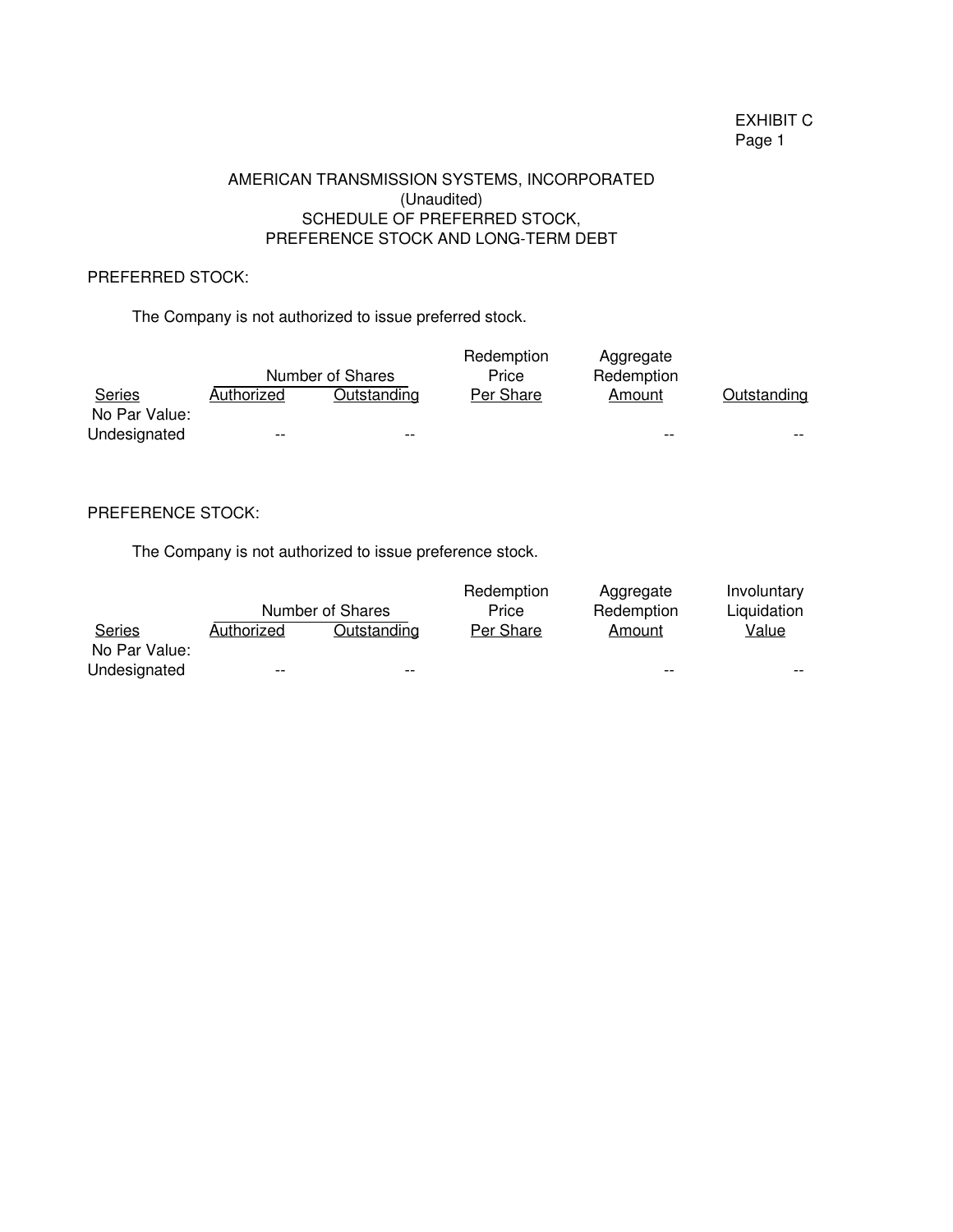## AMERICAN TRANSMISSION SYSTEMS, INCORPORATED (Unaudited) SCHEDULE OF PREFERRED STOCK, PREFERENCE STOCK AND LONG-TERM DEBT (Continued)

## LONG-TERM DEBT AND OTHER LONG-TERM OBLIGATIONS: Long-term debt outstanding at December 31, 2013 consists of the following:

| Long term debt: |                      | (In thousands) |
|-----------------|----------------------|----------------|
|                 | 5.250% Due 2022      | 400,000        |
|                 |                      | 400,000        |
|                 | Long-term debt       |                |
|                 | due within one year  |                |
|                 | Total long-term debt | 400,000        |
|                 |                      |                |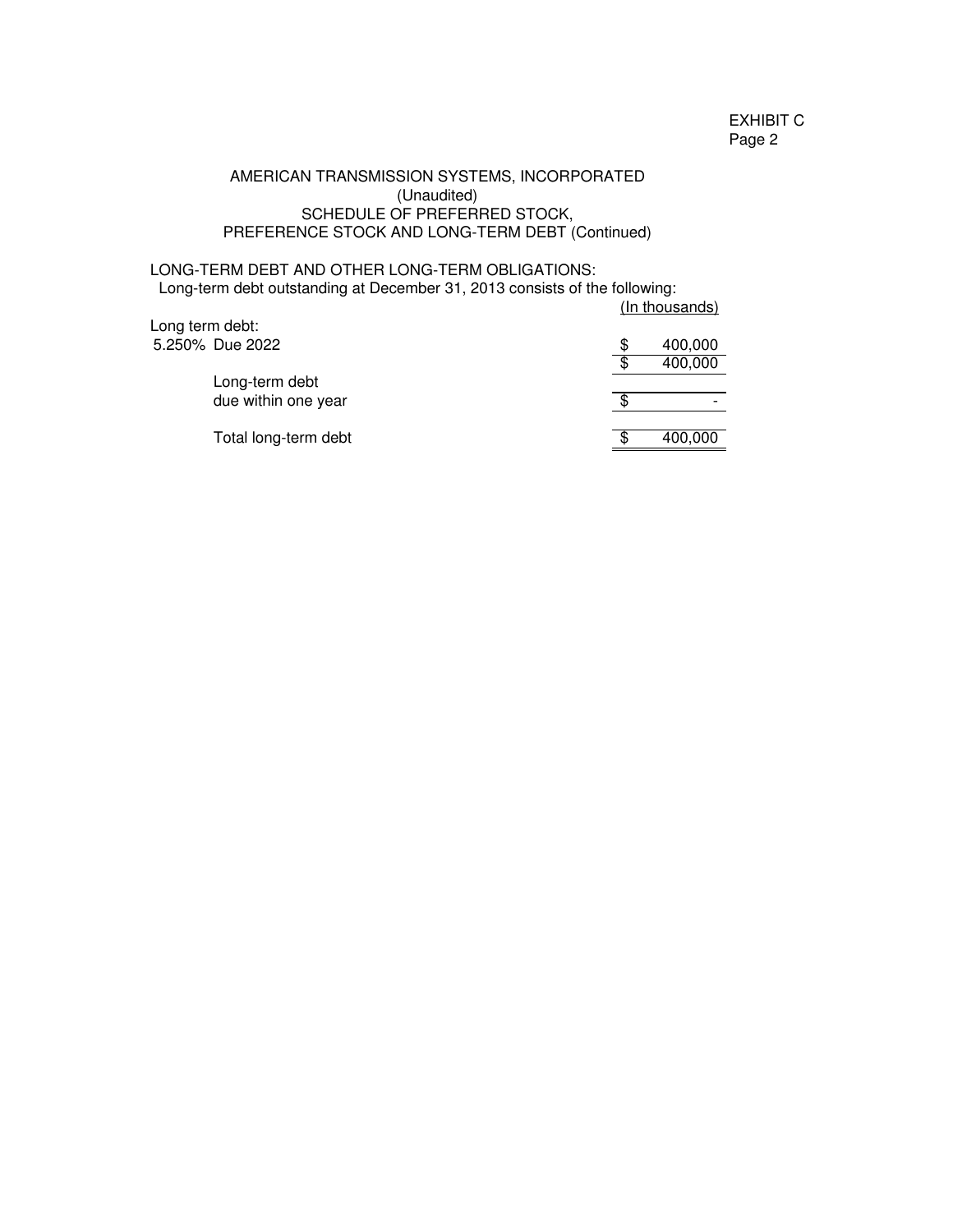# American Transmission Systems, Incorporated 2013 to 2014 Sources and Uses of Funds (\$ millions)

| <b>SOURCES OF FUNDS</b>          | Actual    | <b>Forecast</b> |       |
|----------------------------------|-----------|-----------------|-------|
|                                  | 2013      |                 | 2014  |
| Debt Obligations                 | \$        | \$              | 450   |
| Equity from the Parent           | 160       |                 | 600   |
| <b>Retained Earnings</b>         | 35        |                 | 31    |
| Non-cash Charges to Income       |           |                 |       |
| Prov for Depr & Amort            | 44        |                 | 53    |
| Prov for Deferred Taxes & ITC    | 42        |                 |       |
|                                  | \$<br>281 | \$              | 1,134 |
| <b>DISPOSITION OF FUNDS</b>      |           |                 |       |
| <b>Construction Expenditures</b> | 275       |                 | 956   |
| Long-term Redemptions            |           |                 |       |
| <b>Common Dividends</b>          | 25        |                 |       |
| Short-term Debt                  |           |                 |       |
| <b>Working Capital and Other</b> | (19)      |                 | 178   |
|                                  | \$<br>281 | \$              | 1,134 |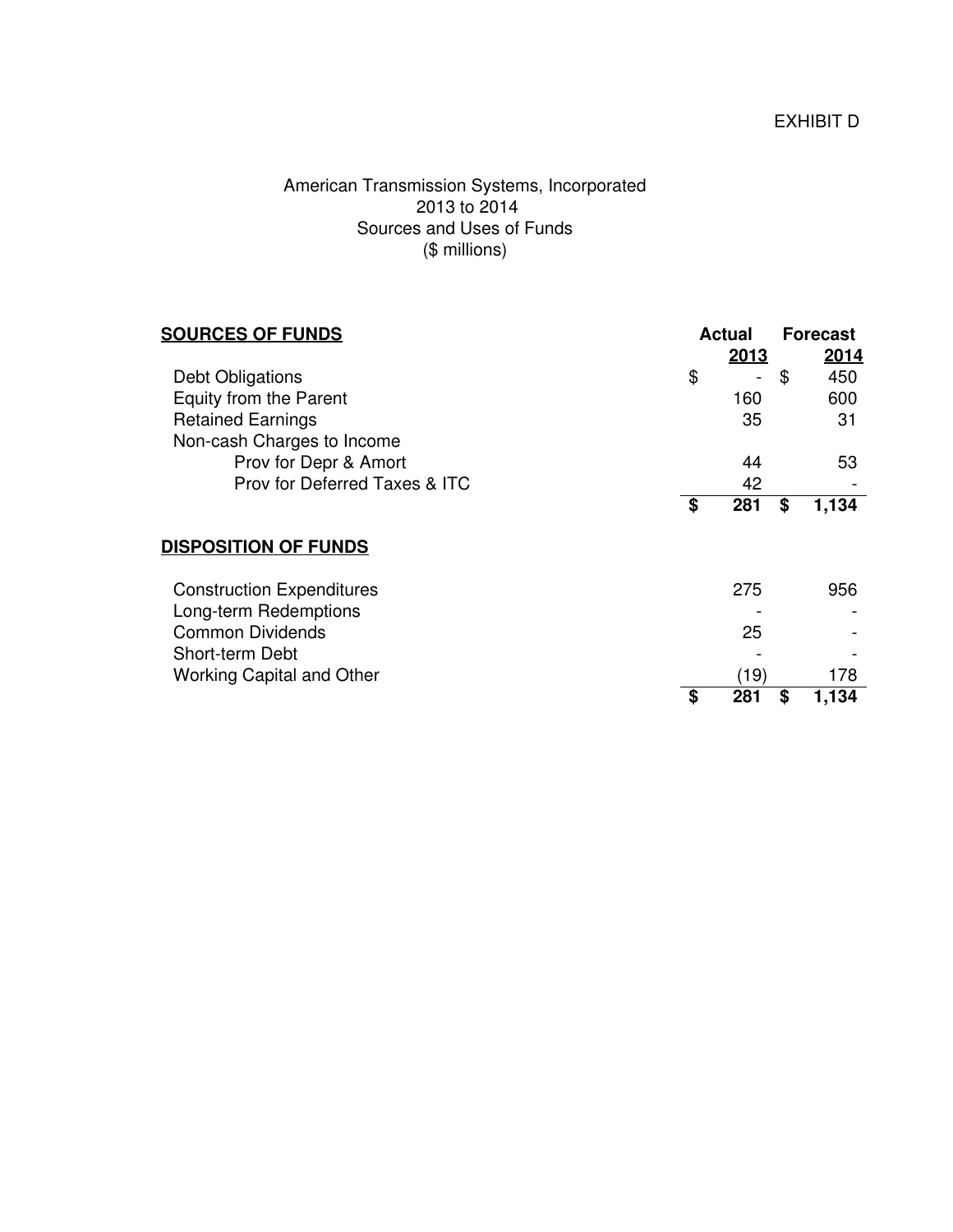#### EXHIBIT E

#### AMERICAN TRANSMISSION SYSTEMS, INCORPORATED

#### Financing Parameters

#### **Principal Amount:** Up to \$450,000,000

**Price to the Company:** The Company will receive proceeds equal to the offering price which shall not be less than 96 percent of the aggregate principal amount of the Notes inclusive of any Fees or Commissions indicated below.

- **Fees or Commissions:** For each series or issue, any underwriting or sales commission or placement fee will not exceed 1.65% of the aggregate principal amount of such series.
	- **Interest Rate:** The interest rate applicable to the Notes will result in a yield to maturity of the holder thereof which does not exceed 300 basis points about the yield to maturity on United States Treasury Bonds or Bonds of comparable maturity at the time of pricing or issuance, whichever is earlier.

**Maturity:** No more than 31 years from the date of issuance.

Redemption Price and Other Terms: For each issue, the optional redemption price will not exceed the greater of (i) 100% of the principal amount of the Notes or Bonds being redeemed and (ii) a make-whole price calculated by reference to the present value of then-remaining scheduled principal and interest payments discounted at a rate derived from the then-current yield on US Treasury securities of comparable maturity. Except to the extent specific limitations are imposed by the terms of the Notes or Bonds as negotiated with the underwriters or purchasers thereof, each series or issue will be redeemable as a whole or in part, at the option of the Company, at any time upon appropriate notice.